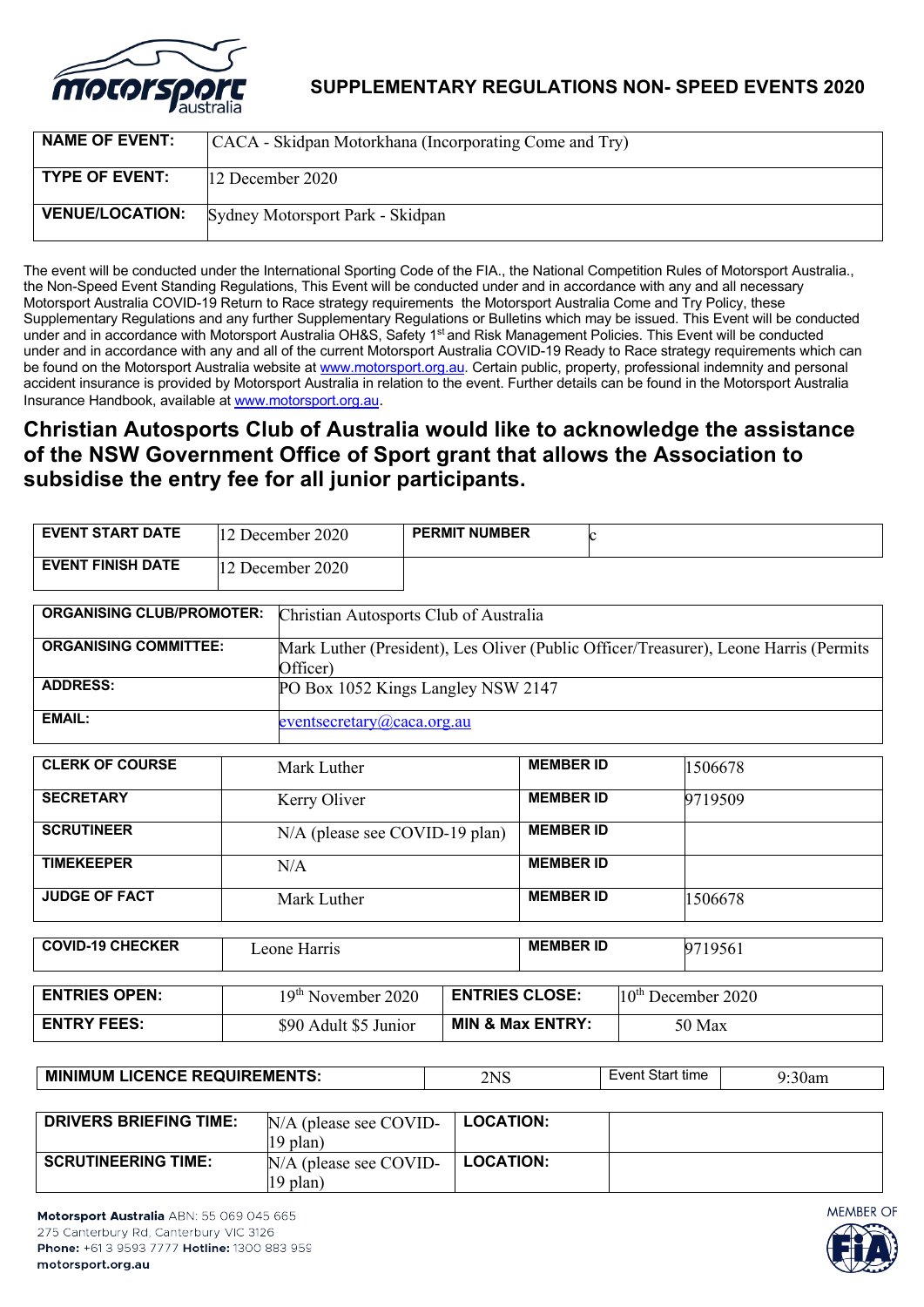

- 1. All vehicles must comply with Schedule A and Group 4H of the current Motorsport Australia Manual.
- 2. Approved helmets and apparel, in accordance with Schedule D of the current Motorsport Australia Manual.
- 3. Fuel must be in accordance with Schedule G of the current Motorsport Australia Manual.
- 4. Cars must be adequately muffled.
- 5. Competitors must produce a valid and current:| Motorsport Australia Competition | Licence Club Membership Card of a Motorsport Australia Affiliated Car Club | Log Book (if issued).

6. CLASSES: A up to 2150mm wheelbase B 2151-2390mm C 2391 -2574 mm D 2575 and over E 4WD's (which must be driven in the four-wheel drive mode throughout the competition) F Front-Wheel drive specials G rear-Wheel drive specials L Ladies JN Juniors (from 12 up to 16 years of age) JR Juniors (from 16 up to 18 years of age)

- 7. The way the results will be determined, and prizes awarded: Trophies will be awarded to 1<sup>st</sup>, 2<sup>nd</sup> and 3<sup>rd</sup> outright and depending on the number of entries may be awarded to class winners. (Such decision shall be conveyed in Further Regulations). Where there are less than 3 competitors per class, the Director may elect not to award a trophy for that class. Where a class winner is awarded an outright place award, the next competitor in that class will be awarded the class award.
- 8. A detailed list of awards offered for each competition: Trophies for outright and class awards as detailed above.

Results from this event will contribute towards the Christian Autosports Club of Australia Mike Darby Series. Presentation of all trophies will be conducted at the club's annual end of year presentation night. Competitors will receive an invitation to the presentation night. For awards that have not been collected the competitor will be contacted to arrange collection.

### **9. SCHEDULE/ OTHER EVENT REQUIREMENTS:**

### **COVID-19 Action Plan:**

- Ø All competitors / officials are strongly encouraged to utilise the **COVID-19 Phone App** in line with Motorsport Australia and government recommendations.
- Ø The Club Car **will be available**.
- Ø **A register of attendance will be maintained for all Competitors / Officials/Spectators'** in attendance at the event. This record will be submitted to Motorsport Australia following the completion of the event. This register will also serve as the Sign-on list.
- Ø **Licence checks will be visually performed**, and entrants will place their licences on their dash or simply show the licences to the COVID-checker and assistant if required
- Ø **All entries MUST** be lodged via the Motorsport Australia Event Entry System. (Entry forms will not be accepted on the day) – **No exceptions**
- Ø Payment of entry fees will be required via **Credit Card as part of the Motorsport Australia Online Event Entry system, or via direct deposit. There will be no cash handling at the event.**
- Ø Everyone (competitors and officials) will be subject to a '**Temperature Check'** at the main entrance by Sydney Motorsport Park Officials. Anyone failing this test might not be allowed access to the track. Our Covid-19 Checker will also perform checks if considered required.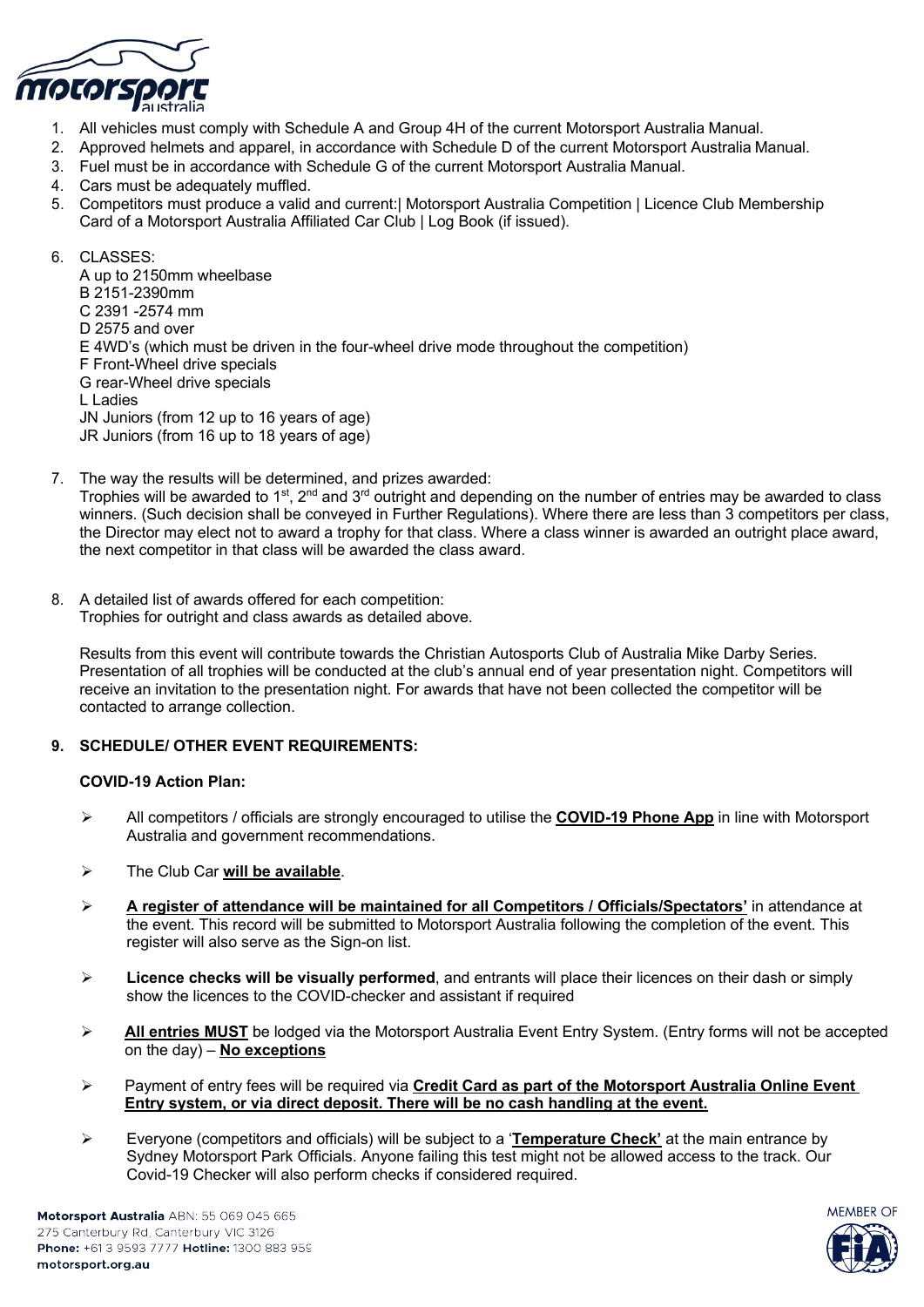- Ø There will be **no food / drinks on sale** at the event (unless available from the SMP Café)
- Ø **SCRUTINEERING WILL NOT BE PERFORMED**. This is a Motorsport Australia requirement and will now require each entrant to complete a provided '**Self-Scrutiny Checklist: Autotest', and a 'Self-Scrutiny: Statement of Vehicle Compliance'** relating to the suitability of their vehicle to compete. These forms will be available via the Motorsport Australia Event Entry System for this event.
- Ø We will not be touching vehicles other than the **COVID-19 checker in relation to Multiple Entries**
- Ø **No group 'Drivers Briefing'** will be held. The briefing will be made via the PA System to ensure 'Social Distancing'.
- Ø **Passengers will be permitted subject to the following conditions:**
	- i. **A junior** and is being supervised by a parent /guardian that lives in the same household.
	- ii. **Another member of the same house may be a passenger**, without having to 'Wear a mask and gloves.
	- iii. Where a passenger is not from the same household, then both the passenger and driver must **WEAR MASKS (Mandatory**), and gloves. If the clerk of the course is satisfied that all necessary precautions have been taken in relation to COVID-19 requirements and general health and Safety, then they may allow the driver and passenger not to wear gloves – but MASKS must be worn.
- Ø Multiple entries will be permitted; however, the vehicle **MUST be SANITISED by the COVID-19 Checker / Official before the second driver will be allowed to complete.** This will be required after **all** course changes.
- Ø Supplies of Hand sanitiser will be available at the **ADMIN AREA desk** as well as the **SAFETY WALL adjacent to the ADMIN AREA.**
- $\triangleright$  Sydney Motorsport Park will ensure that ample cleaning and Sanitiser is available in the restrooms as part of their COVID-19 Plan.
- Ø Social distancing rules will apply based on **1 person for every 4 square metres**
- Ø Social Distancing signage will be placed along the **viewing wall** as well as the **ADMIN AREA**
- $\triangleright$  Sydney Motorsport Park have prepared their COVID-19 event plan have: - Calculated the **general parking / viewing area at 100 metres** – meaning that 25 competitors/ Officials could be in that area at any time, and still practicing 'social distancing'. - Calculated the **competition area at 1000 square metres** – meaning that 250 could be in that area at any time, and still practising 'social distancing'.
- $\triangleright$  During the event competitors / officials MUST adhere to 'SOCIAL DISTANCING' requirements of 1.5 metres between other competitors / officials, in line with Social distancing signage placed in the noncompetition area.
- $\triangleright$  If not competing competitors MUST remain behind the walls and not enter the Competition Area.
- $\triangleright$  Competitors are not permitted to enter the competition area for the purpose of viewing their recorded times.
- $\triangleright$  Competitors are encouraged to be in their cars and lined up ready to compete at one of the (2) two courses.
- 10. Entries will be accepted in order of receipt unless otherwise specified
- 11. The organisers may refuse any entry in accordance with NCR 83 of the current Motorsport Australia Manual.
- 12. Entries from competitors under 18 years of age must be counter signed / consented to by a parent/guardian.
- 13. Event organisers reserve the right to cancel, abandon or postpone the event in accordance with NCR 59 of the